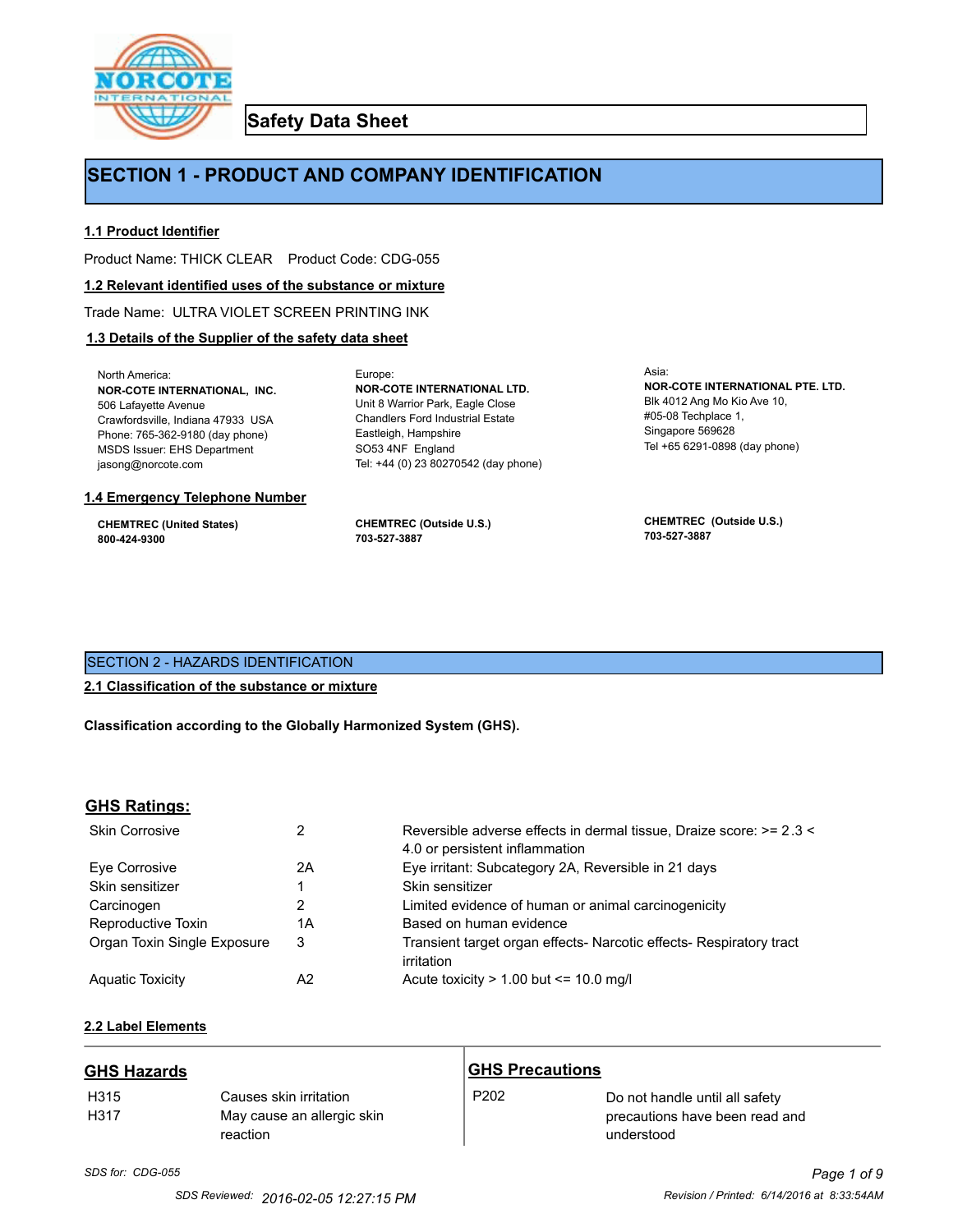| H319             | Causes serious eye irritation    | P261             | Avoid breathing                          |
|------------------|----------------------------------|------------------|------------------------------------------|
| H335             | May cause respiratory irritation |                  | dust/fume/gas/mist/vapours/spray         |
| H336             | May cause drowsiness or          | P <sub>264</sub> | Wash  thoroughly after handling          |
|                  | dizziness                        | P273             | Avoid release to the environment         |
| H <sub>351</sub> | Suspected of causing cancer      | P280             | Wear protective gloves/protective        |
| H360             | May damage fertility or the      |                  | clothing/eye protection/face protection  |
|                  | unborn child                     | P363             | Wash contaminated clothing before        |
| H401             | Toxic to aquatic life            |                  | reuse                                    |
|                  |                                  | P302+P352        | IF ON SKIN: Wash with soap and water     |
|                  |                                  | P304+P340        | IF INHALED: Remove victim to fresh air   |
|                  |                                  |                  | and keep at rest in a position           |
|                  |                                  |                  | comfortable for breathing                |
|                  |                                  | P305+P351+P33    | IF IN EYES: Rinse continuously with      |
|                  |                                  | 8                | water for several minutes. Remove        |
|                  |                                  |                  | contact lenses if present and easy to    |
|                  |                                  |                  | do - continue rinsing                    |
|                  |                                  | P309+P311        | IF exposed or you feel unwell: Call a    |
|                  |                                  |                  | POISON CENTER or doctor/physician        |
|                  |                                  | P333+P313        | If skin irritation or a rash occurs: Get |
|                  |                                  |                  | medical advice/attention                 |



**EMERGENCY OVERVIEW:** Product is a liquid with mild acrylic odor that may be harmful if inhaled or swallowed. Product may cause serious damage to eyes, allergic skin reactions and irritation to respiratory system. Avoid breathing vapors. Avoid spillage to sewers or waterways.

#### **ROUTES OF ENTRY:** Dermal, Inhalation, Ingestion

**ACUTE HEALTH EFFECTS:** Irritant to skin, eyes and respiratory tract. Effects may be delayed for several hours. None Known

**Skin Contact:** Potential irritant and can cause allergic skin reaction. Repeated or prolonged contact may cause sensitization.

**Eye Contact:** Liquid, vapors, or mists may cause eye irritation. Protect eyes from repeated or prolonged contact.

**Ingestion:** May be harmful if swallowed. Gastrointestinal tract irritation may result.

**Inhalation:** May be harmful if inhaled. May cause irritation to upper respiratory tract upon prolonged or repeated inhalation.

#### **Effects of Overexposure**

# **MEDICAL CONDITIONS AGGRAVATED BY EXPOSURE:** Repeated and prolonged overexposure may increase

the potential for adverse health effects.

**CHRONIC HEALTH EFFECTS:** No additional information

# SECTION 3 - COMPOSITION / INFORMATION ON INGREDIENTS

# **3.2 Mixtures**

\*Note: The exact concentrations of the below listed chemicals are being withheld as a trade secret

| <b>Chemical Name</b>              | Percent<br>Weight | CAS#       | EC No.    | <b>Classification (GHS)</b> |
|-----------------------------------|-------------------|------------|-----------|-----------------------------|
| 1,6-Hexanediol<br>diacrylate      | 10.00 - 20.00 %   | 13048-33-4 | 235-921-9 | H315, H319,<br>H317, H400   |
| Tripropylene glycol<br>diacrylate | $15.00 - 10.00 %$ | 42978-66-5 | 256-032-2 | H315, H319,<br>H317, H335   |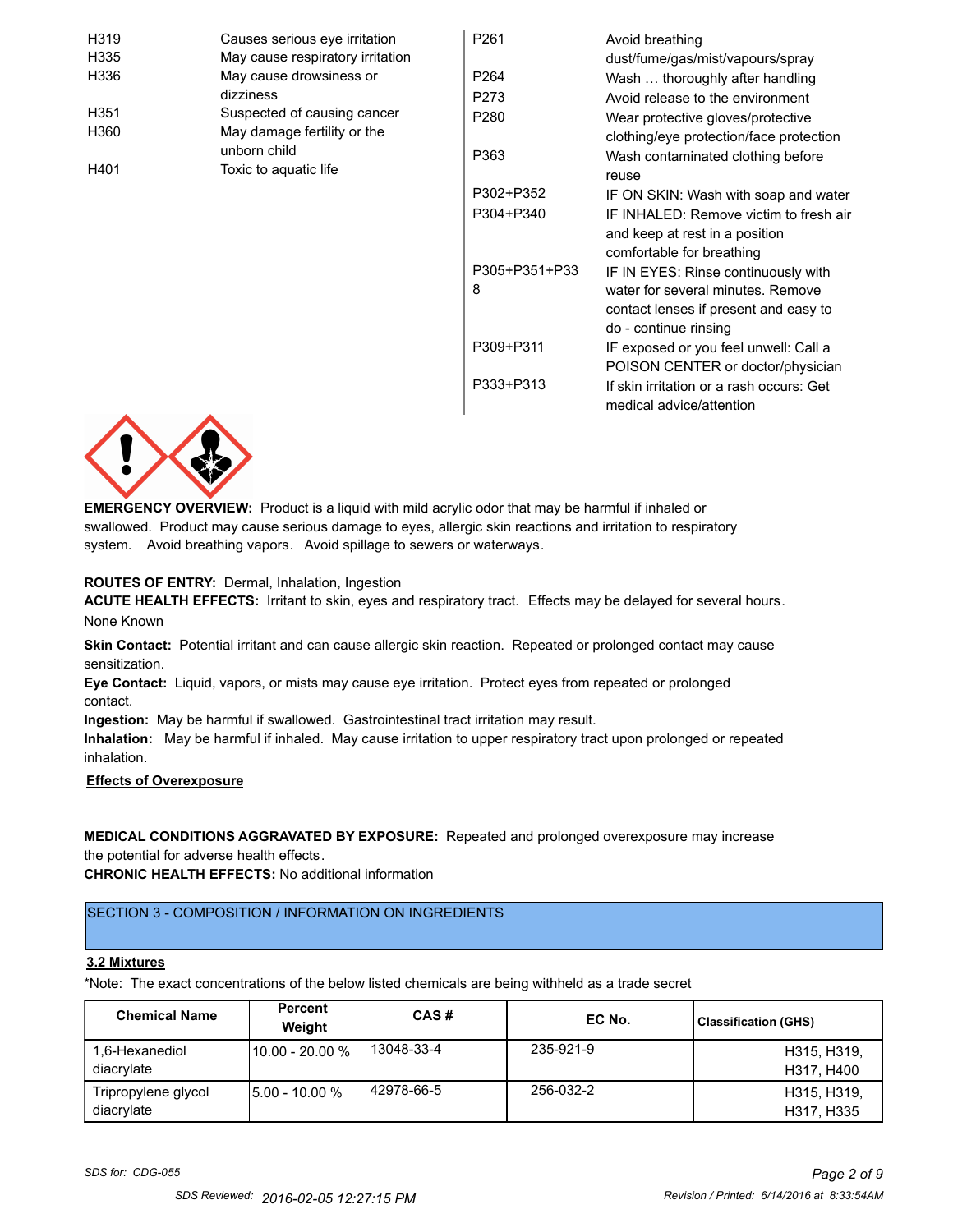| 1-Propanone, 2-     | $1.00 - 5.00 %$  | 17473-98-5 | H302 |
|---------------------|------------------|------------|------|
| hydroxy-2-methyl-1- |                  |            |      |
| phenyl-             |                  |            |      |
| Benzophenone        | $10.10 - 1.00 %$ | 119-61-9   |      |

### SECTION 4 - FIRST AID MEASURES

# **4.1 Description of first aid measures**

**INHALATION:** Move subject to fresh air and keep warm. If subject is not breathing, administer artificial respiration. If breathing is difficult, have qualified personnel administer oxygen and get medical attention .

**EYE CONTACT:** Flush the eye and under lids with warm water for 15 minutes. Remove any contact lenses during the flushing. Get immediate medical attention if symptoms persist.

**SKIN CONTACT:** Remove and isolate contaminated clothing and shoes. Remove excess material from skin with clean cloth. Flush skin with running lukewarm water. Wash affected areas using mild soap.

**INGESTION:** If appreciable quantities are swallowed, seek immediate medical attention. Do NOT induce vomiting. Never give anything by mouth to an unconscious person.

# SECTION 5 - FIRE FIGHTING MEASURES

### **5.1 Extinguising Media**

Evacuate area of all non-emergency personell. Firefighters must wear full emergency equipment with self contained breathing apparatus. At elevated temperatures hazardous polymerization may occur causing container rupture and in extreme cases, explosion. Fight fires from upwind and cool intact containers with water spray or stream at maximum range.

Flash Point: 100 C (212 F)

**FLAMMABLE/EXPLOSIVE LIMITS (Volume % in air):** Not established **EXTINGUISHING METHOD:** Water fog, carbon dioxide (CO2) or dry chemical

#### **5.2 Special Hazards arising from the substance or mixture:**

Thermal decomposition can lead to release of irritating gases and vapors

#### **5.3 Advice for firefighters**

**Protective Equipment:**

Wear full emergency equipment with selfcontained breathing apparatus . Refer to Section 8

#### **5.4 Additional Information**

 Heating causes a rise in pressue, risk of bursting and combustion Shut off sources of ignition Carbon monoxide and carbon dioxide may form upon combustion

**OSHA CLASSIFICATION:** Class IIIB Combustible

#### SECTION 6 - ACCIDENTAL RELEASE MEASURES

#### **6.1 Personal precautions, protective equipment and emergency procedures**

Remove all sources of ignition and ventilate area. Avoid skin and eye contact. Use respiratory protection.

#### **6.2 Environmental precautions**

Avoid release to the environment. Local authorities should be advised if significant spillages cannot be contained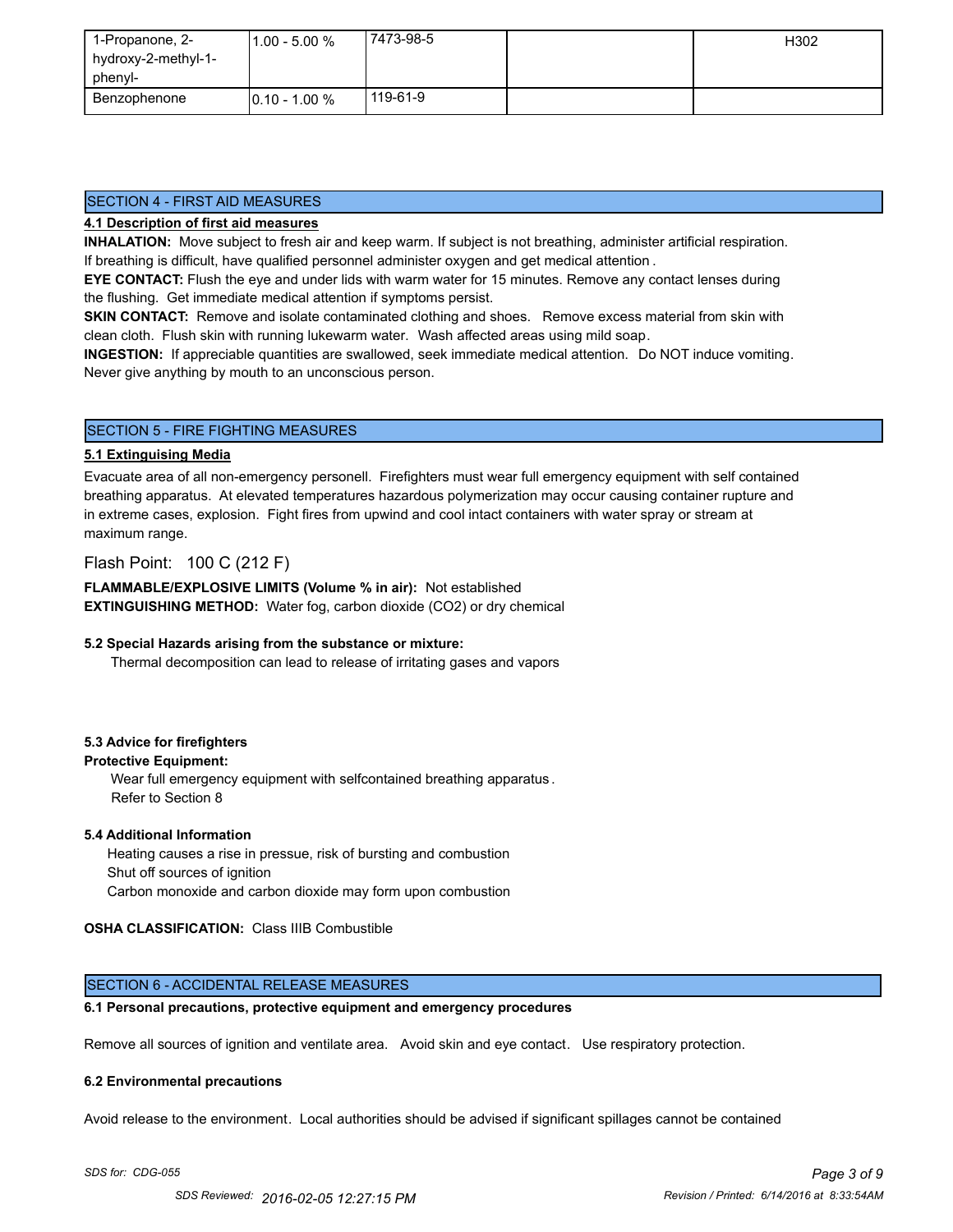#### **6.3 Methods and materials for containment and cleaning up**

 Absorb with inert materials such as dry clay or sand and place in closed container for disposal as solid waste in accordance with all applicable regulations.

# SECTION 7 - HANDLING AND STORAGE

#### **7.1 Precautions for safe handling**

Avoid any unnecessary contact. Use protective clothing specified in Section 8.

#### **7.2 Conditions for safe storage, including and incompatibilities**

Store away from heat and sunlight to prevent spontaneous polymerization. Store below 90° F (32° C). Protect containers from physical damage. Storage of containers should conform to flammable and combustible liquid regulations.

#### **SECTION 8 - EXPOSURE CONTROLS / PERSONAL PROTECTION**

#### **8.1 Control parameters**

#### **Exposure Limits:** Not established for mixture

| <b>Chemical Name / CAS No.</b>                              | <b>OSHA Exposure Limits</b> | <b>ACGIH Exposure Limits</b> | <b>Other Exposure Limits</b> |
|-------------------------------------------------------------|-----------------------------|------------------------------|------------------------------|
| 1,6-Hexanediol diacrylate<br>13048-33-4                     |                             |                              |                              |
| Tripropylene glycol<br>diacrylate<br>42978-66-5             |                             |                              |                              |
| 1-Propanone, 2-hydroxy-2-<br>methyl-1-phenyl-<br>17473-98-5 |                             |                              |                              |
| Benzophenone<br>119-61-9                                    |                             |                              |                              |

#### **8.2 Exposure Controls**

**VENTILATION:** Provide natural or mechanical ventilation to minimize exposure. If practical, use local mechanical exhaust ventilation at sources of air contamination.

**EYE PROTECTION:** Use splash-proof safety goggles or safety glasses that are ANSI approved to prevent eye contact. Eyewash availability is also recommended.

**HAND PROTECTION:** Use nitrile, butyl or other gloves that are resistant to chemicals in Section 2. Replace immediately if punctured or torn or when a change of appearance (color, elasticity, shape) occurs . A minimum of 0.45mm thick gloves for long duration exposure (up to 4 hours) or mechanical handling activities; single use, disposable gloves for short duration exposures not exceeding 30 minutes or where splashes are likely, are recommended.

**RESPIRATORY PROTECTION:** Use of NIOSH/MSHA approved respirators is recommended where exposure limits may be exceeded. Consult the respirator manufacturer for appropriate type and application. **SKIN PROTECTION:** Protective or disposable outer clothing is recommended.

**Environmental Exposure Controls:** Avoid release to the environment. The product should not be allowed to enter drains, water courses or the soil.

#### **SECTION 9 - PHYSICAL AND CHEMICAL PROPERTIES**

**9.1 Information on basic physical and chemical properties**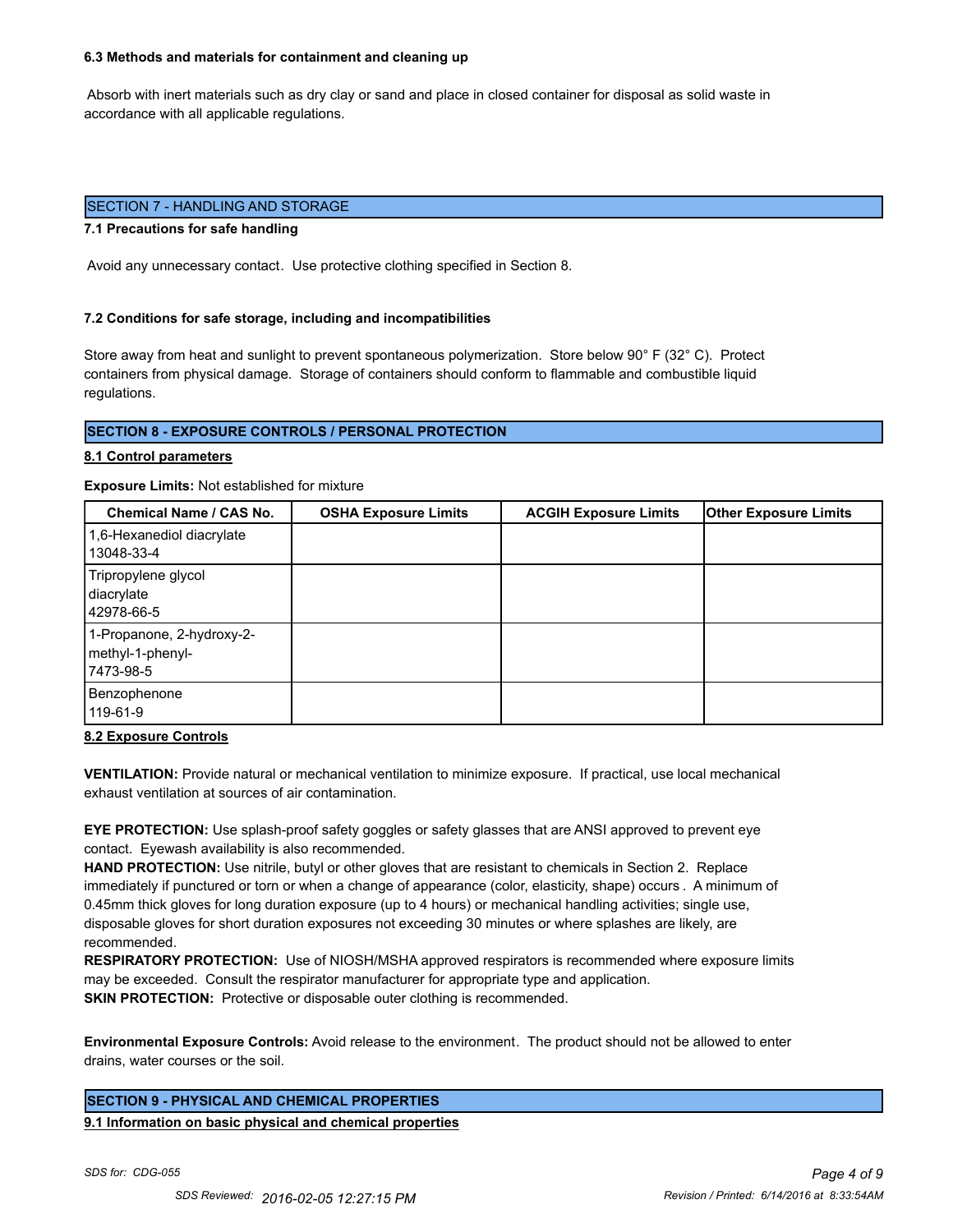| Appearance:                      | Liquid with moderate<br>viscosity | Odor:                            | Mild Acrylic odor |
|----------------------------------|-----------------------------------|----------------------------------|-------------------|
| Vapor Pressure:                  | Not Established                   | <b>Vapor Density:</b>            | Heavier than Air  |
| $ pH$ :                          | Not Established                   | Formula KG / Gal                 | 4.29              |
| <b>Melting Point:</b>            | Not Available                     | <b>Freezing Point:</b>           | Not Available     |
| Solubility:                      | Not Soluble in Water              | <b>Boiling Range:</b>            | Not Available     |
| <b>Flash Point:</b>              | See section 5.1                   | <b>Evaporation Rate:</b>         | <1                |
| Flammability:                    | See Section 5.4                   | <b>Explosive Limits:</b>         | See Section 5.4   |
| Viscosity:                       | See Certificate of<br>Analysis    | <b>Specific Gravity (SG)</b>     | 1.132             |
| Grams VOC less water:            | $< 1\%$                           | <b>Partition Coefficient</b>     | Not Available     |
| <b>Auto-Ignition Temperature</b> | Not Available                     | <b>Decomposition Temperature</b> | Not Available     |

# **SECTION 10 - REACTIVITY / STABILITY HAZARD DATA**

# **10.1 Reactivity**

None known

#### **10.2 Chemical Stability**

This material is stable under recommended storage and handling conditions.

# **10.3 Possibility of hazardous reaction**

Under certain conditions (excess temperatures and contamination) hazardous polymerization may occur. Avoid high temperature and contamination with foreign materials.

#### **10.4 CONDITIONS TO AVOID:**

Excessive heat, ignition sources and contamination with dirt and other foreign materials.

#### **10.5 Incompatible Materials:**

Avoid contamination or inappropriate mixing with strong oxidizing agents, peroxides, strongly caustic materials and metal corrosion products including rust. Do not expose to UV light during storage.

# **10.6 Hazardous decomposition products**

Thermal oxidation or pyrolysis (as in fire) may yield carbon dioxide, carbon monoxide and volatile organic fragments which are flammable, irritating or toxic.

| Hazardous polymerization will not occur.      |                            |
|-----------------------------------------------|----------------------------|
| <b>SECTION 11 - TOXICOLOGICAL INFORMATION</b> |                            |
|                                               | <b>Component Toxicity:</b> |
| <b>Component Description</b>                  |                            |
| Oral, Dermal, Inhalation                      | Ecotoxocity:               |
| <b>Toxicity</b>                               |                            |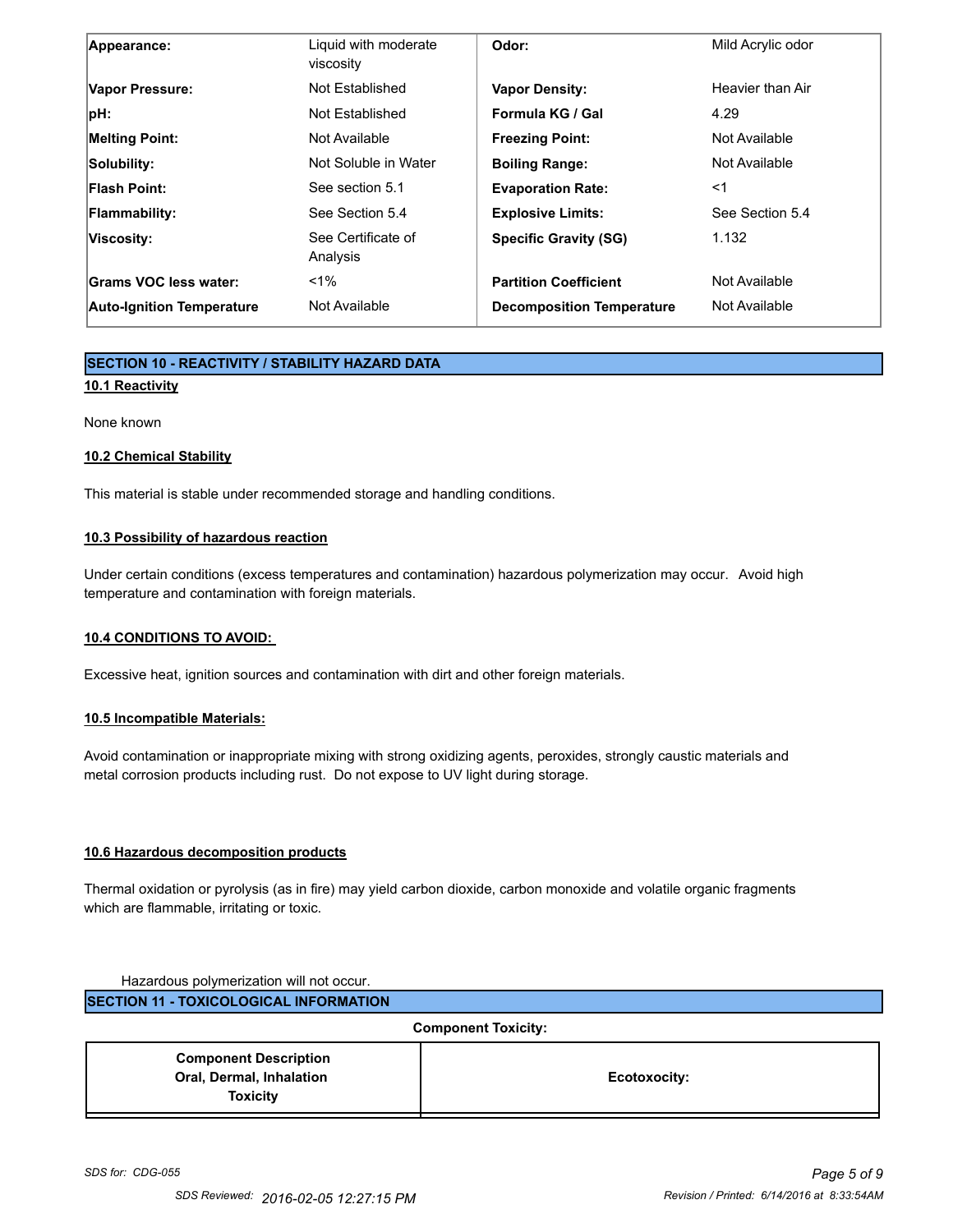| 1,6-Hexanediol diacrylate<br>Oral:5.00 g/kg (Rat)<br>Dermal: 3,600.00 µL/kg (Rabbit) | N/A                                                                                 |
|--------------------------------------------------------------------------------------|-------------------------------------------------------------------------------------|
| Tripropylene glycol diacrylate<br>Oral:3,000.00 mg/kg (Rat)                          | 48 Hr EC50 Daphnia magna: 88.7 mg/L<br>72 Hr EC50 Desmodesmus subspicatus: >28 mg/L |
| 1-Propanone, 2-hydroxy-2-methyl-1-phenyl-                                            | N/A                                                                                 |
| Benzophenone<br>Dermal: 3,535.00 mg/kg (Rabbit)                                      | 96 Hr LC50 Pimephales promelas: 13.2 - 15.3 mg/L [flow-through]                     |

**TOXICOLOGICAL DATA:** Slightly Toxic by injestion. Prolonged or repeated exposure may result in sensitization. **LC50** - No additional information

**LD50** - No additional information **MUTAGENICITY:** No additional information **REPRODUCTIVE EFFECTS:** No additional information **CARCINOGENICITY:**

Benzophenone: IARC: Possible human carcinogen OSHA: listed

Carcinogenicity:

# **SECTION 12 - ECOLOGICAL INFORMATION**

#### **12.1 Toxicity**

No determination has been made on ecological impact. However, it is recommended to prevent contamination of the environment with this product, i.e. soil, landfills, drains, sewers, surface waters, etc.

#### **12.2 Persistence and degradability**

No determination has been made on ecological impact. however, it is highly recommended to prevent contamination of the environment with this product, i.e. soil, landfills, drains, sewers, surface waters, etc

#### **12.3 Bioaccumulative potential**

No determination has been made on ecological impact. However, it is highly recommended to prevent contamination of the environment with this product, i.e. soil, landfills, drains, sewers, surface waters, etc.

#### **12.4 mobility in soil**

No determination has been made on ecological impact. However, it is highly recommended to prevent contamination of the environment with this product, e.i. soil, landfille, drains, sewers, surface waters, etc.

# **SECTION 13 - DISPOSAL CONSIDERATIONS**

#### **13.1 Waste Water methods**

If material becomes a waste, it does not meet the criteria of a hazardous waste as defined under the Resource Conservation and Recovery Act (RCRA) 40 CFR 261 as supplied. Dispose of this material in accordance with all applicable federal, state, provincial, and local laws and regulations.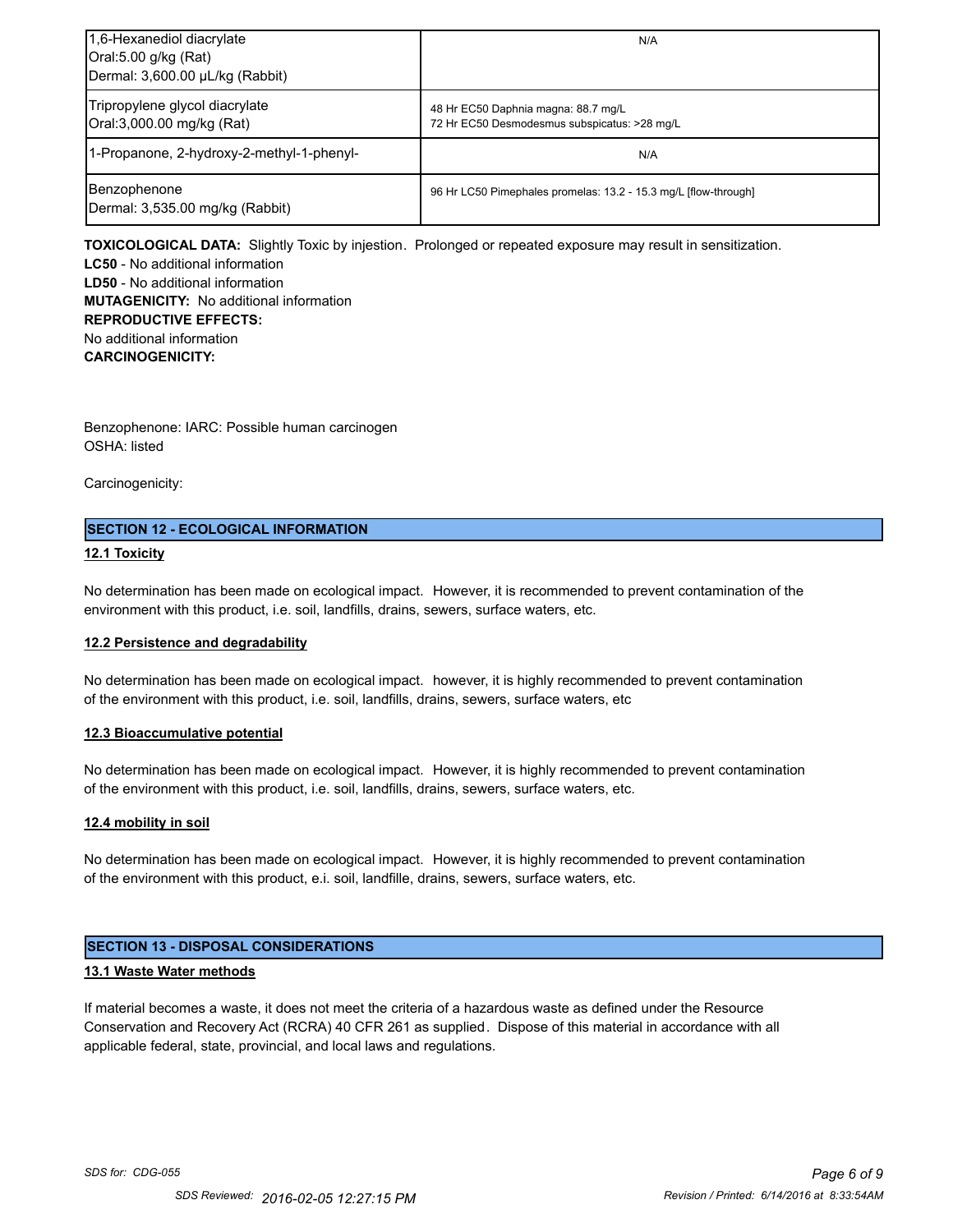#### **SECTION 14 - TRANSPORTATION INFORMATION**

Transport this product in accordance with all applicable laws and regulations . This product, as supplied, is not regulated nor classified as a hazardous material/dangerous good by United States Department of Transportation (DOT), the International Civil Aviation Organization (ICAO), the International Maritime Organization (IMO), the Canadian Transportation of Dangerous Goods Act (TDG), or the International Air Transport Association (IATA) .

- **14.1 UN Number:** Not Applicable
- **14.2 UN Proper Shipping Name:** Not Applicable
- 

**14.3 Transport Hazard Class:** Not Applicable **DOT (49 CFR)/IATA/IMDG Hazard Class:** Not Applicable

 **14.4 Packing Group:** Not Applicable

# **SECTION 15 - REGULATORY INFORMATION**

#### **15.1 Safety, Health and Environmental regulations / legislation specific for the substance or mixture**

This safety data sheet has been formatted to the best of our ability in accordance to Directive 67/548/EEC or Directive 1999/45EC, American National Standards Institute (ANSI) and contains hazard criteria and all information required by the Canadian Controlled Products Regulation (CPR) in regard to this product.

**Clean Air Act - Ozone Depleting Substances (ODS):** This product and its components do not contain Ozone Depleting Substances.

**Canadian Inventory Status:** Components of this product are currently listed on the Canadian Domestic Substance List (DSL) or the Canadian Non-Domestic Substance List (NDSL).

**Coalition of Northeastern Governors (CONEG):** This product meets the requirements of CONEG pertaining to heavy metals total content of no more than 100 PPM. No heavy metals are added as a part of the formulation, but raw materials may contain residual parts per million as naturally occurring elements.

**European Inventory Status:** Components of this product are listed on the European Inventory of Existing Commercial Substances (EINECS), the European List of Notified Chemical Substances (ELINCS), or are exempt from being listed.

**Food and Drug Administration (FDA) Food Packaging Status:** Components of this product have not been cleared by FDA for use in food packaging and/or other applications as an indirect food additive .

**European Union Directive 2011/65/EC Restriction of Hazardous Substances (RoHS):** This product is in compliance with the requirements of the RoHS2 Directive.

#### **California Proposition 65 RTK:**

The following components of this mixture are listed under California Proposition 65:

Benzophenone 119-61-9 0.1 to 1.0 % Carcinogen

If CAS numbers 13463-67-7 and/or 1333-86-4 are listed they are not supplied in respirable form.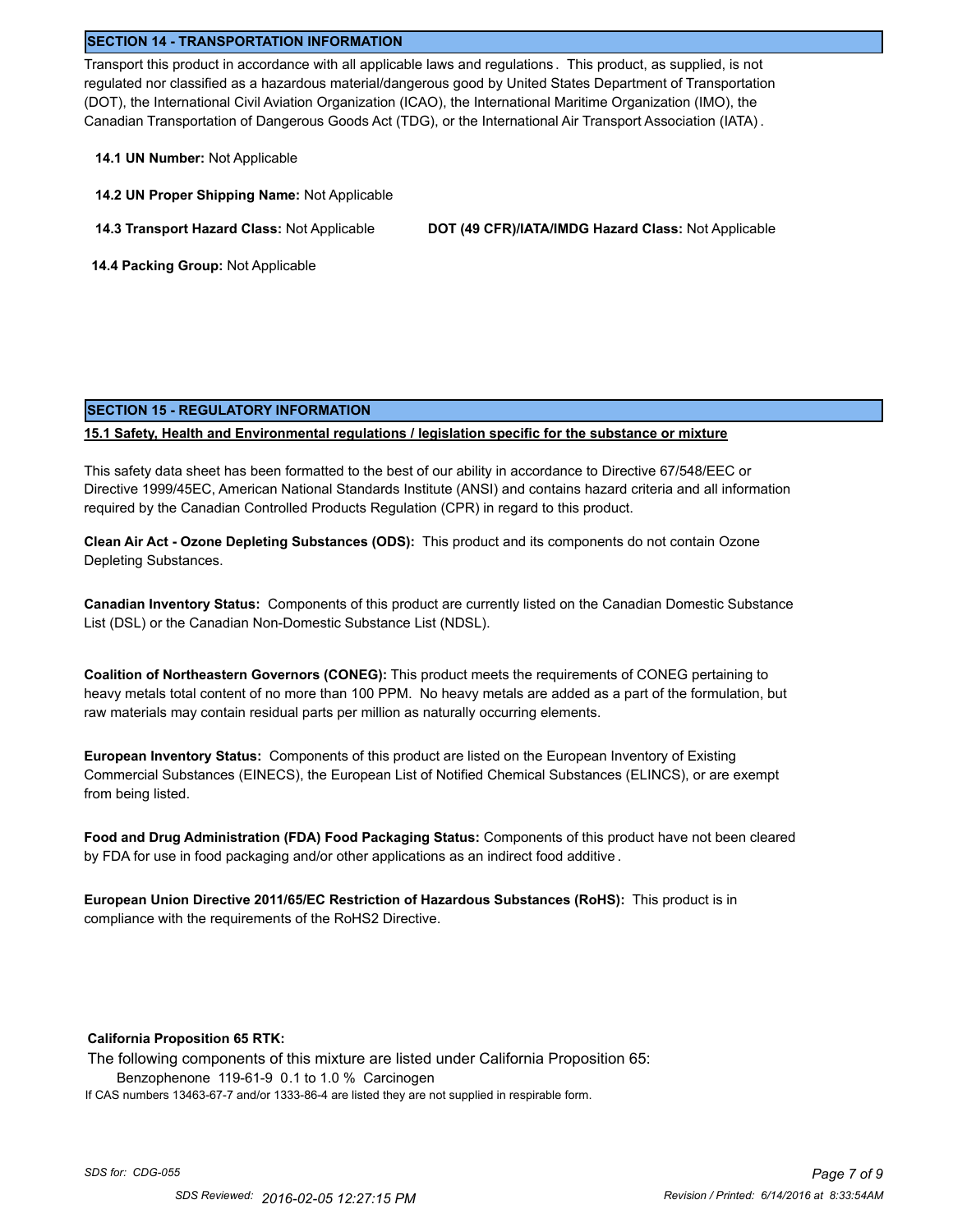**REACH** : This product is compliant with the registration of the REACH Regulation (EC) No. 1907/2006 as all its components are either excluded, exempt and/or preregistered.

The following Substances of Very High Concern are present (updated December 17, 2015 to review for the 168 SVHC)

- None

- None

#### **Superfund Amendments and Reauthorization Act of 1986 (SARA) Title III: Section 302:**

- None

#### **Superfund Amendments and Reauthorization Act of 1986 (SARA) Title III: SARA 313:**

 This product contains the following components that are regulated under the Toxic Chemical Release Reporting requirements 40 CFR 372:

- None

**Global Inventories:** The components of these products are listed in the following or exempt from listing:

| Europe (EINECS):     | Yes |
|----------------------|-----|
| USA (TSCA):          | Yes |
| Canada (DSL):        | Yes |
| Japan (ENCS):        | Yes |
| Philippines (PICCS): | Yes |
| China (IECSC):       | Yes |
| Australia (AICS):    | Yes |
| Korea (KECI):        | Yes |
| New Zealand (NZloC): | Yes |
| Taiwan (ECSI):       | Yes |
|                      |     |

#### **SECTION 16 - OTHER INFORMATION Hazardous Material Information System (HMIS) National Fire Protection Association (NFPA)** Flammability **HMIS & NFPA Hazard Rating HEALTH 2 Legend 1 FLAMMABILITY 1 \* = Chronic Health Hazard** Health Instability **2 0 = INSIGNIFICANT 1** PHYSICAL HAZARD **1 1 = SLIGHT** PERSONAL PROTECTION **2 = MODERATE C 3 = HIGH** Special **HMIS® ratings** are a registered trade and service mark of the National Paint and Coatings Association with the

following scale:

\* = Chronic health effect PPE Index

- 4 = Severe Hazard A = Safety Glasses
- $3 =$  Serious Hazard  $B =$  Safety Glasses and Gloves
- 2 = Moderate Hazard C = Safety Glasses, Gloves and Protective Apron
- 1 = Slight Hazard D = Face Shield, Gloves and Protective Apron
- 0 = Minimal Hazard E = Safety Glasses, Gloves and Respirator

#### **Definitions**